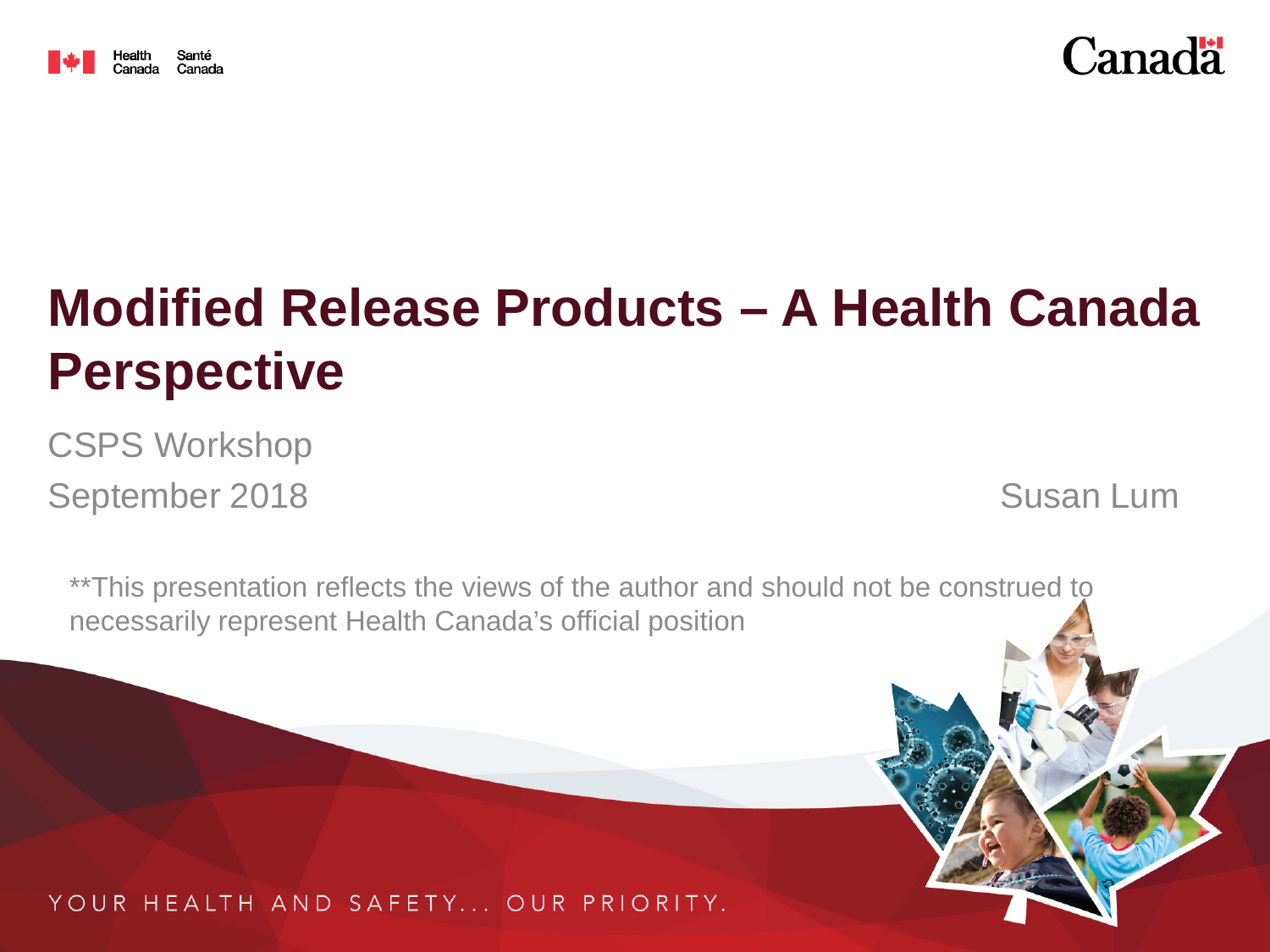# **NTIs**

• Assessment standards for these products (cyclosporine, digoxin, flecainide, lithium, phenytoin, sirolimus, tacrolimus, theophylline, warfarin) are more stringent than those applied for uncomplicated drugs

|                     | <b>Modified release?</b>                |                                                       |
|---------------------|-----------------------------------------|-------------------------------------------------------|
| <b>Cyclosporine</b> | <b>No</b><br>(microemulsion in softgel) |                                                       |
| Digoxin             | <b>No</b>                               |                                                       |
| Flecainide          | <b>No</b>                               |                                                       |
| Lithium             | Yes – tablet                            | $HPMC + mg$<br>stearate                               |
| Phenytoin           | <b>Extended only</b>                    |                                                       |
| <b>Sirolimus</b>    | <b>No</b>                               |                                                       |
| <b>Tacrolimus</b>   | Yes - capsule                           | $HPMC +$<br>ethylcellulose,<br>lactose mg<br>stearate |
| Theophylline        | $Yes - tablets$                         | <b>Only generics</b>                                  |
| Warfarin            | <b>No</b>                               |                                                       |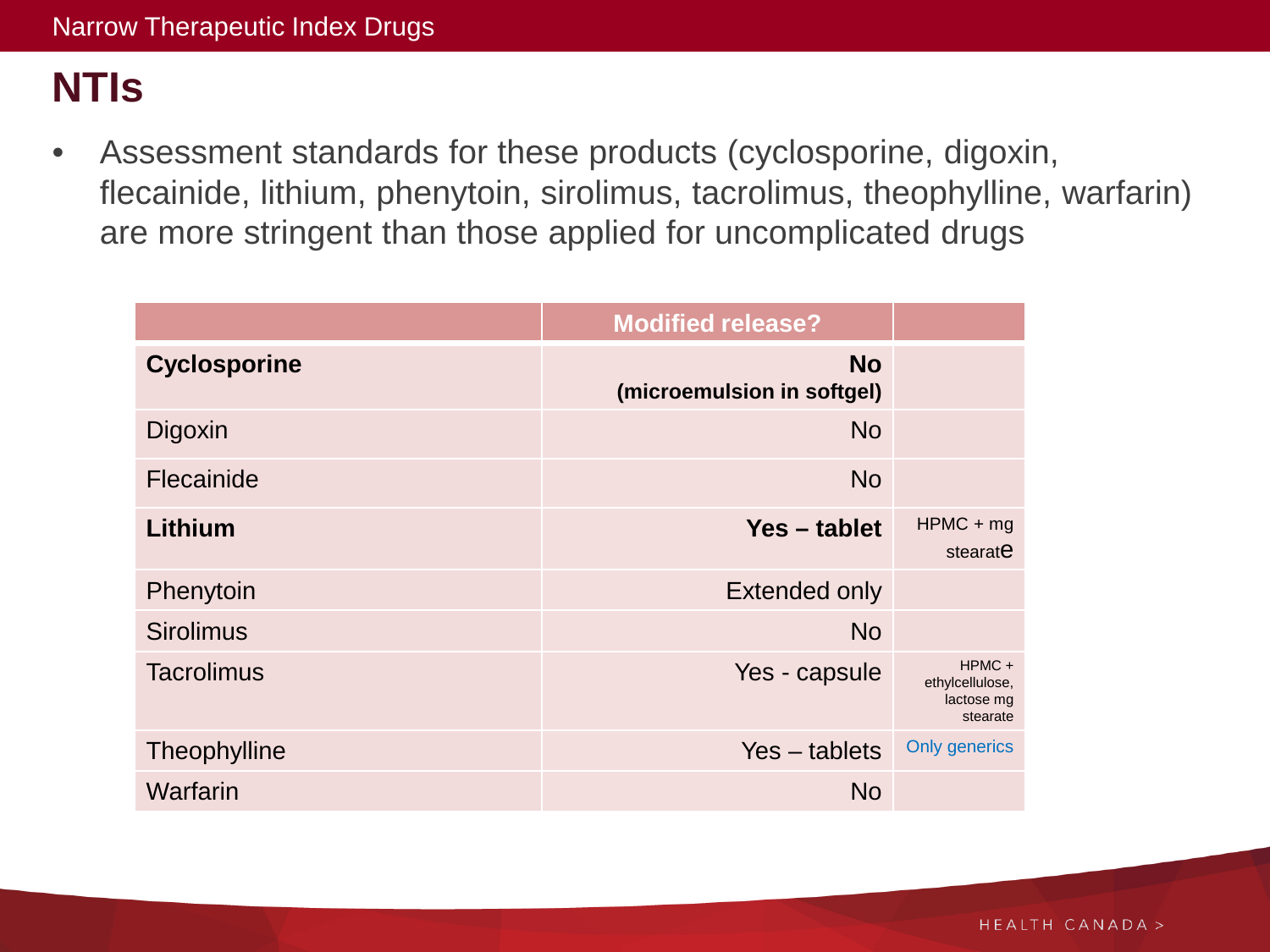# **NTIs**

- Quality (Chemistry and Manufacturing) Guidance: New Drug Submissions (NDSs) and Abbreviated New Drug Submissions (ANDSs) (2017) implemented January 2018 - for products where dose accuracy is considered clinical risk concern, more stringent in process controls are requested (instituted)
	- A product's dose is determined by the weight of the final tablet/capsule
	- Average: target  $\pm$  3 4 % (i.e., less than 5%).
	- $-$  Individual: target  $\pm$  5%
- Low dose drugs need more content uniformity testing than the USP <905> test
	- Sampling plans and statistical analysis of results within process validation protocols
	- Routine testing of content uniformity is requested for direct blending manufacture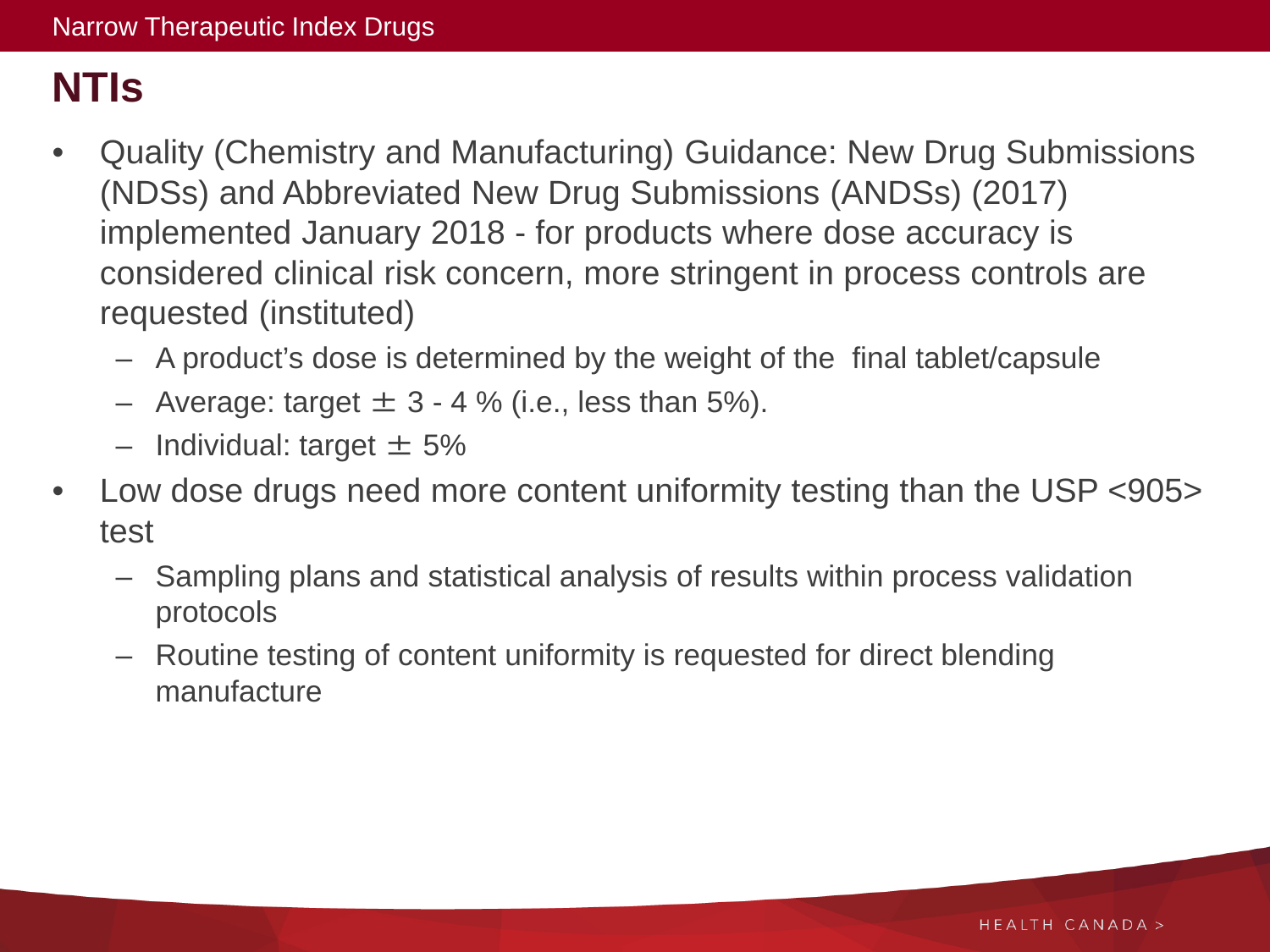- Size reduction and production of a redispersible biphasic system.
	- In process controls should include temperature monitoring for this key phase with known critical heat generation
	- Potential media attrition and potential contamination with assessment of risks with selected process (eg. ball-milling or microfluidization)
	- particle size or globular size distribution for suspended state
		- absence of aggregation, growth (Oswald ripening) or recrystallization on storage
		- Studies on aged samples
	- Confirmation that material containing the same polymeric form results at or near end of proposed shelf life
	- discussion on the potential for microbial and/or cross contamination from one batch to the next, and if media is not dedicated, then the potential for product cross-contamination
	- Softgel: "*Insufficient data to demonstrate suitability of the dissolution analytical methodology and specification limits to control product quality and assure consistency on routine testing; to detect manufacture and stability deviations by dissolution testing as a performance test. The general USP testing chapters pertaining to softgels including <1094> (USP General Chapter <1094> Capsules- Dissolution Testing and Quality Attributes , as first published in PF 38(1) and official in the first supplement of USP 37 in 2014. This was first developed for liquid filled capsules but is applicable to all types of capsule products*"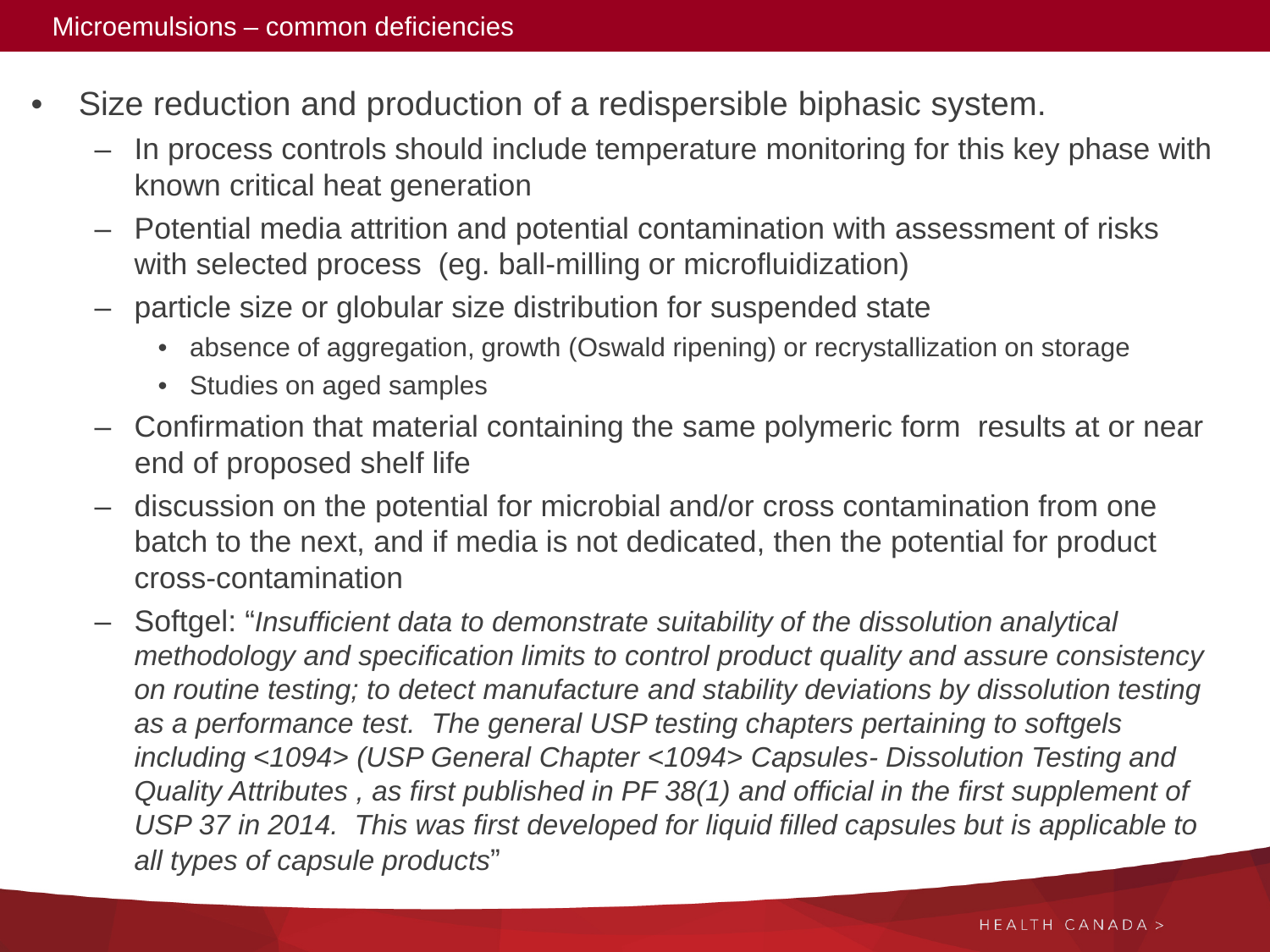- Optimization and control strategy for the three phase system (lipid:surfactant:stabilizer) should include control of heating, homogenization, and cooling rate which are also critical process parameters
- Viscosity is a critical quality attribute as it is reflective of the aggregation tendency of the dispersed phase within the lipid delivery system - provide dispersed emulsion stability data to justify a lower viscosity
- Temperature cycling or freeze thaw data for risk assessment
- Assessment of stability of the droplet size distribution, emulsion coalescence and for precipitation of the API within the emulsion by quantitative birefringence microscopy (image analysis) averaged over multiple frames for adequate statistical power (or equivalent)
- Emulsion stability upon dispersion or globular coalescence is a unique aspect of this drug delivery system. Phase separation on both microscopic and macroscopic scale are first line indicators of emulsion break down and is a critical quality attribute – provide assessment of globular coalescence or viability upon dilution (quantitative evaluation may include zeta-potential measurements)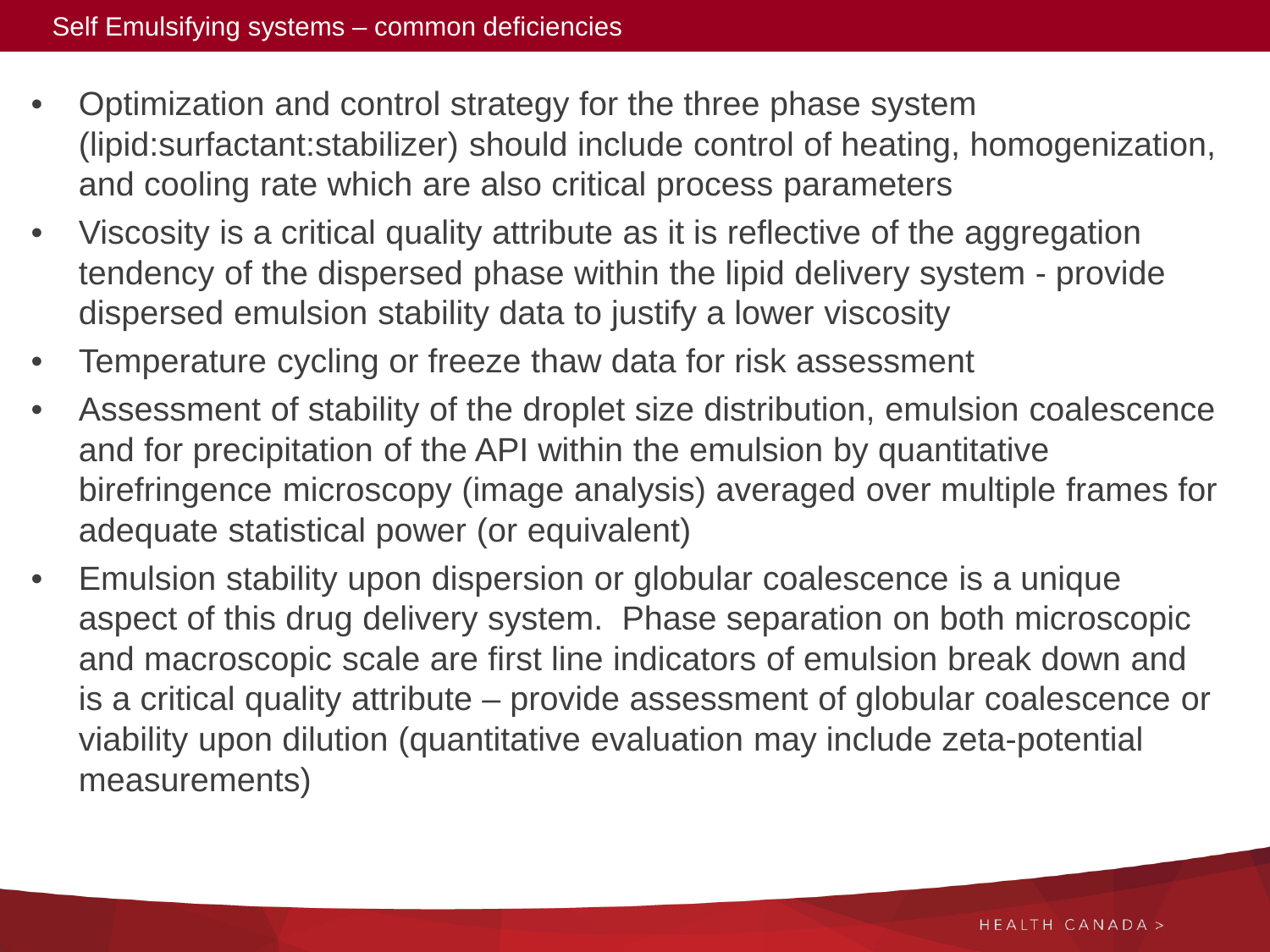#### Modified Release Systems



**Catheters**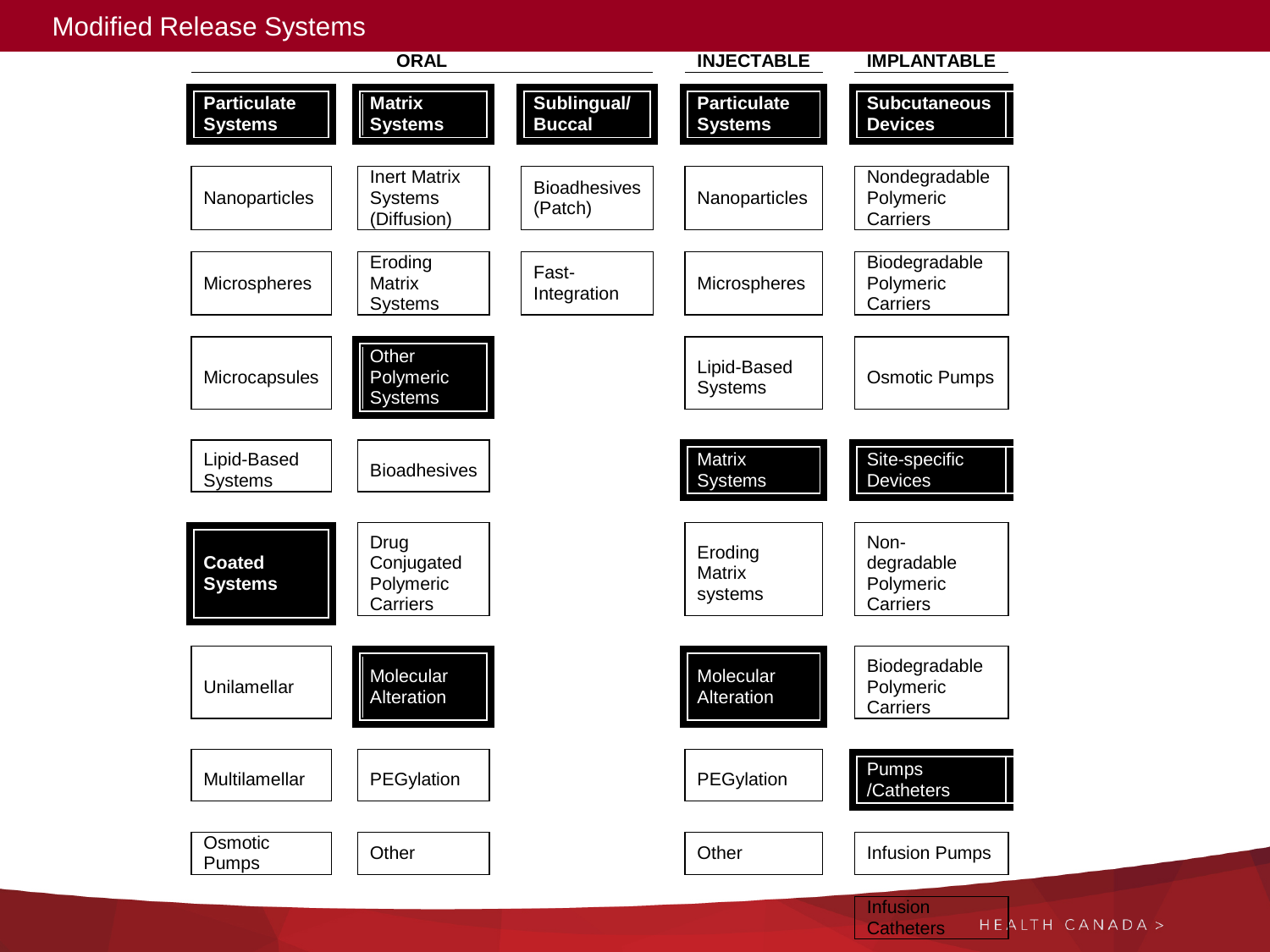# **Transderms**

- Drug in adhesive monolithic matrix systems surface area / size of the patch determines the dose (selected mechanism delivers predetermined flux)
	- strength derived by cutting patches of various sizes from a common laminate
- CQAs
	- For patches that are intentionally designed and manufactured with fully dissolved API.
		- Precipitation of this API on storage is considered to be a critical quality concern; the appearance of API crystals in the patch is an occurrence which makes the product quality and performance variable and unpredictable
		- Appropriate evaluation as a routine test absence of precipitation on storage (with potential difference in flux rate).
	- $-$  Limits on cold flow (size  $=$  dose)
		- Cases where embedded drug containing area of the patch may be affected as a result of adhesive migration (cold flow).
	- Drug release specification limits, as monitored on a quality control basis by in vitro dissolution testing, should be benchmarked to the lot used in the bioequivalence stud(ies) for assurance of consistency in intended manufacture as representative of the lot used in the bioequivalence stud(ies) per  $C.08.002.1.(2)(d)$ . in vitro permeation studies with a discriminative method may

be considered as supportive evidence of consister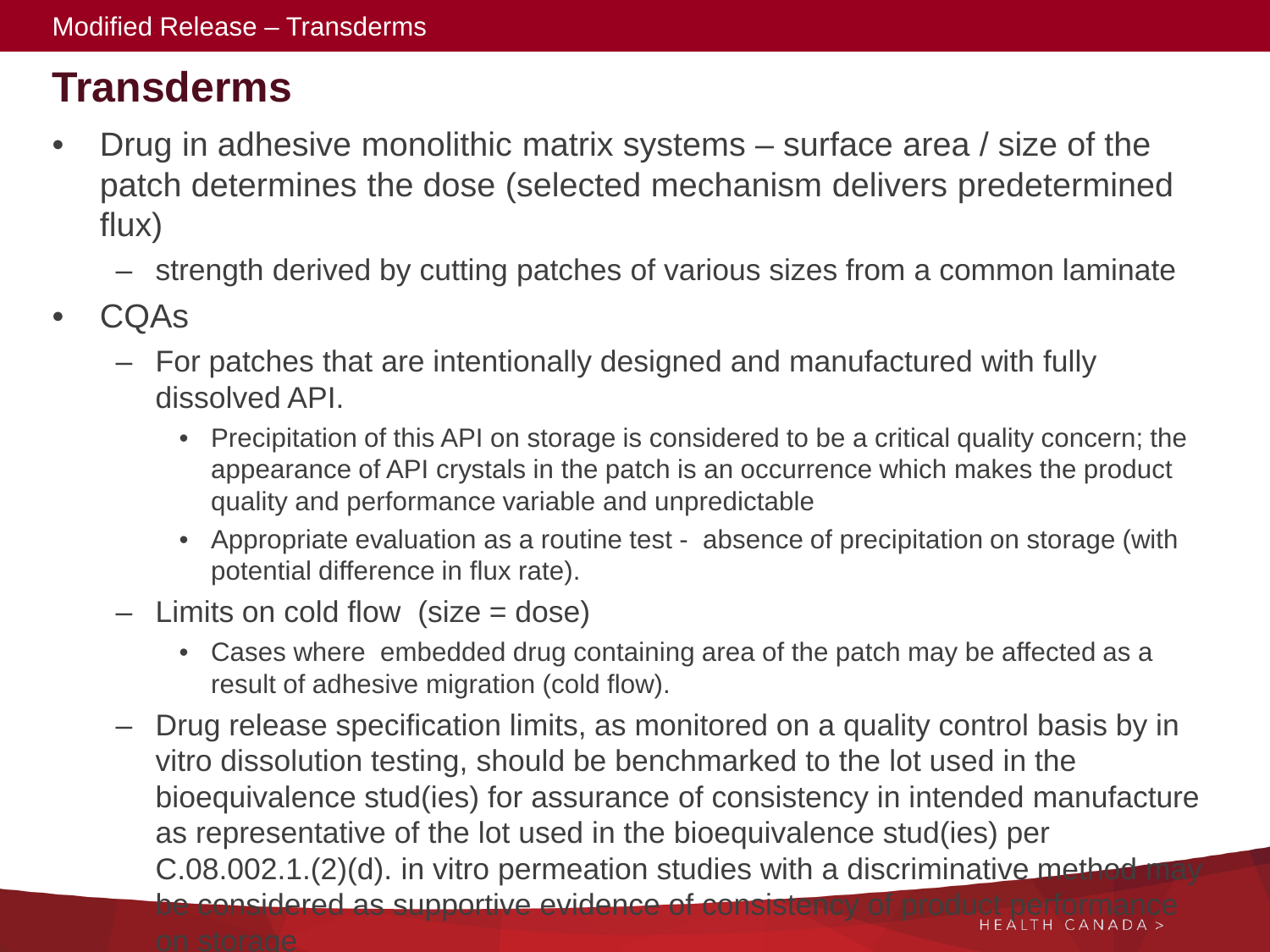# **Transderms**

- If nucleation (crystallization) occurs –propensity for propagation is a CQA
	- In vitro permeation studies with a discriminative method for patches with and without crystals using the proposed formulation should be provided. Ideally crystals should be achieved via stress studies. However, if this is not possible, implantation may be used however the size and dispersion of implanted crystals should adequately represent true crystallization. Data should include the following,
		- Evidence of discriminatory ability and validation of the selected permeation method should be confirmed and provided.
		- Results from (historical) in vitro permeation studies (i.e. flux rates through human skin) for batches used in bioequivalence studies.
		- The plot of the cumulative amount of drug permeated per unit area (mass/cm2 ) as function of time should be presented. Data from all diffusion cells should be reported and the mean flux reported together with the corresponding standard deviation (SD), coefficient of variation and the validity, variability and reproducibility of the results should be discussed. Outliers may be excluded from the statistical analysis, if satisfactorily explained and justified.
		- Flux data should be statistically compared with an analysis of variance. The 90% confidence interval for the ratio of the biolot and the aged lots /lots containing crystals (above the proposed limit) should be determined and should be contained within the ratio of 0.8 to 1.25 unless justified. The method should be based upon a null hypothesis of non-equivalence.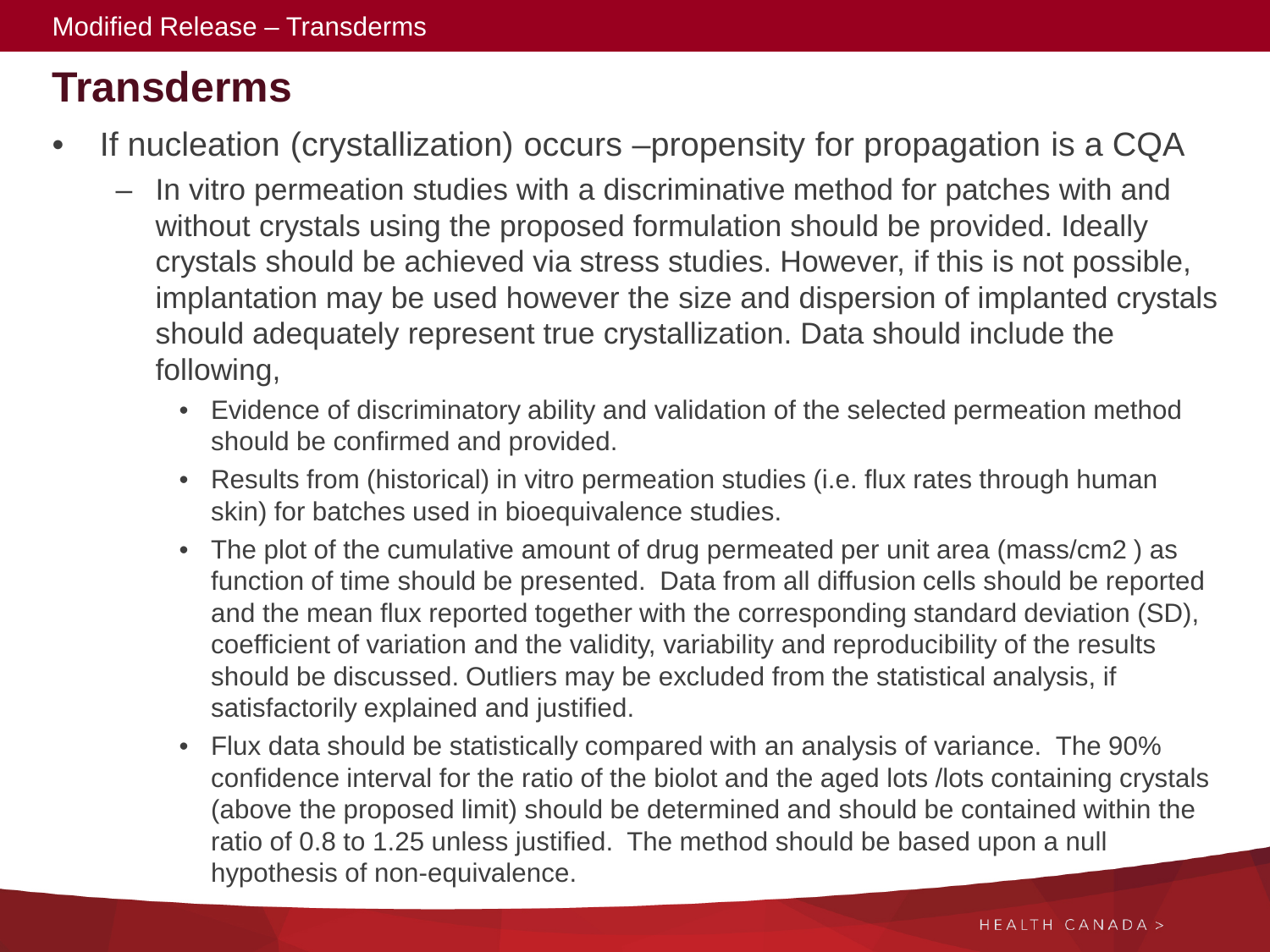# **KPP/CPPs/CQAs**

- Coating density or architecture critical quality attribute as controlled by weight gain and spray coating parameters. Weight gain alone is inadequate to assess coating density which directly affects drug release.
	- provide the detailed calculations to derive the surface area the relative difference in tablet surface area to tablet volume ratios between strengths as a ratio to the coating weight gain should be addressed
	- variation in target average coating thickness, which directly correlates to coating density, may affect drug release rates even if appropriate coating weight has been applied to the tablet surface
- Mechanical integrity of the semipermeable membrane is the critical attribute in the prevention of dose dumping or release of the entire daily dose as a bolus in patients.
	- Quantitative data should be provided on the evaluation of the mechanical strength of the semipermeable coating selected for your product to withstand the hydrostatic pressure generated by the core osmogen and to prevent rupture and failure both in the absence of an orifice and in the presence of several holes drilled into the coated core
	- Confirmation of the mechanical strength of the proposed semi-permeable membrane is requested for an additional lot processed at the lowest coating range (thickness)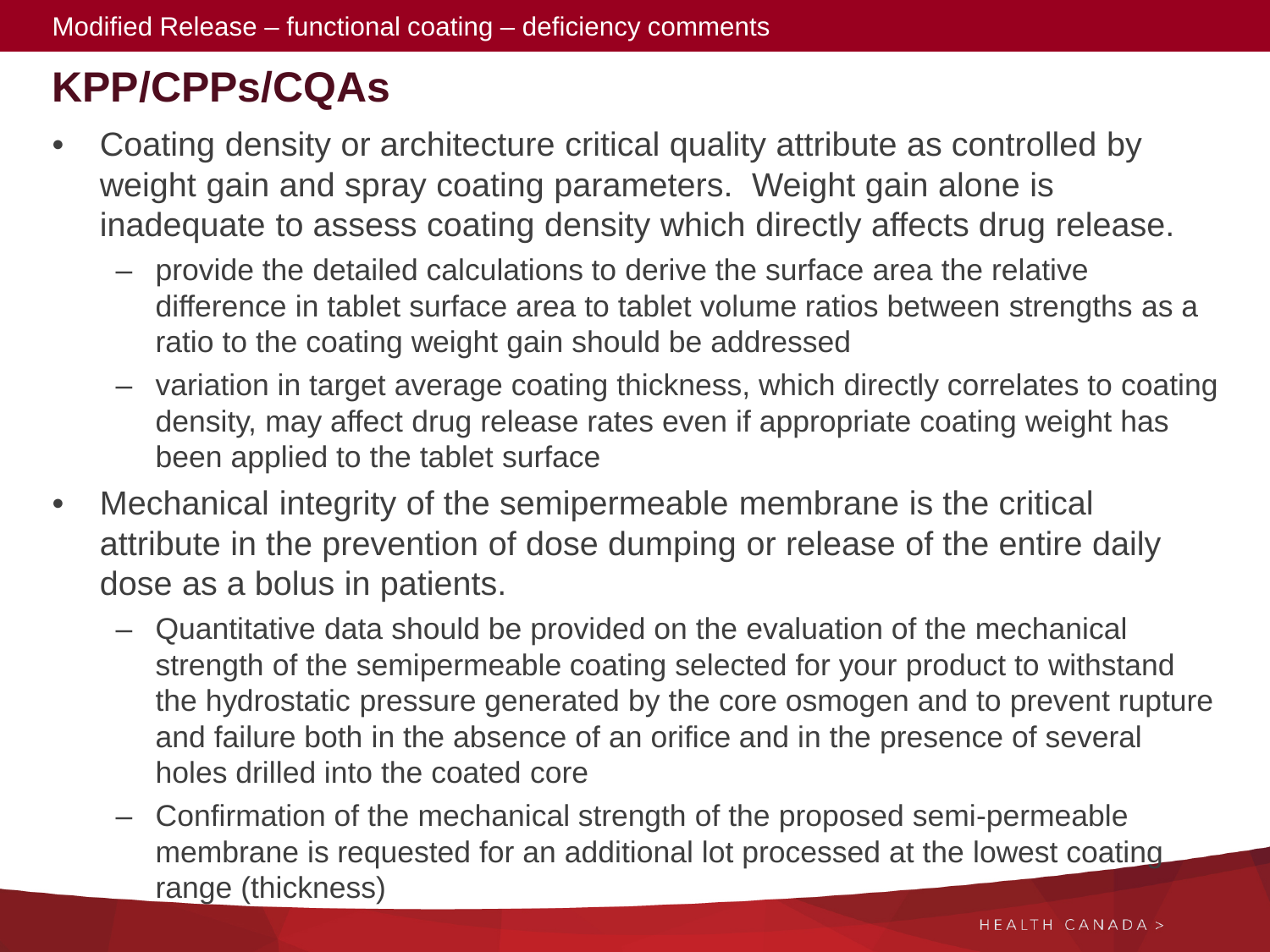# **Tamper resistance**

- In vitro studies, appropriately powered to quantitatively assess mechanical fractionation, extraction in common household solvents, time and temperature extraction, vaporization, insufflation and syringeability
- relevant forms of tampering (across range of particles sizes, tampering methods) should be investigated with respect to potential impact on in vitro dug release profiles
	- Evaluation of several strata of rendered particle sizes including distribution and dissolution testing to provide conclusive evidence of equivalence of test and reference products (between whole tablets as well as manipulated tablets)
	- Extraction studies with multiple solvents, with and without thermal cycling over short durations
	- Data from the proposed test product and the reference product should be statistically compared. The 90% confidence interval for the ratio of the means of two products, for the relevant parameters, and should meet the appropriate regulatory criteria.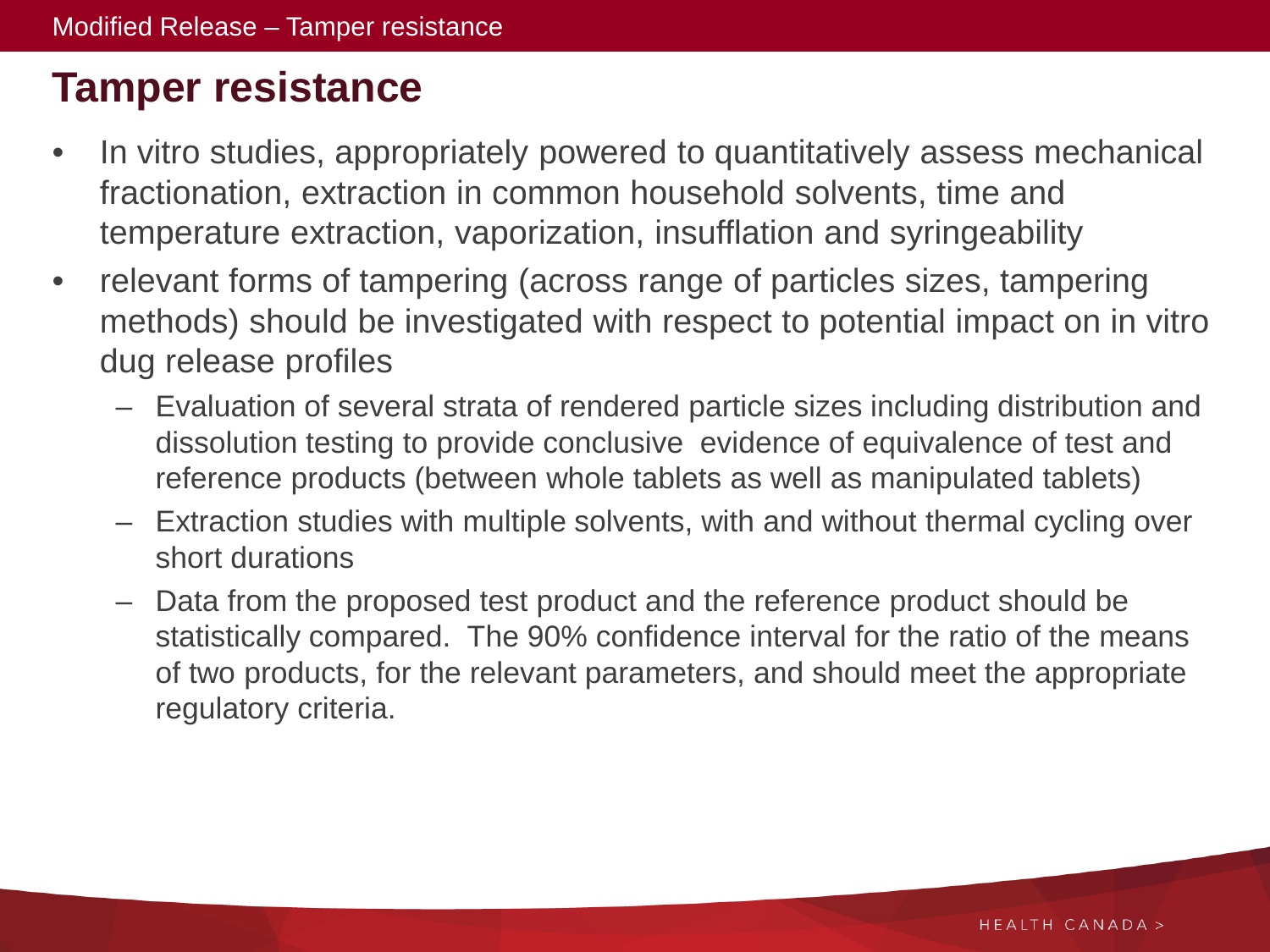### **Tamper resistance**

- In exceptional cases where extremely high levels of rate controlling polymers are present, dissolution methods may not be demonstrated to be suitably discriminating based on *in vit*ro data alone.
- Dissolution specification limits may be adopted based upon IVIVC modelpredicted pharmacokinetic parameters to increase the assurance of similar in vivo lot to lot performance if a Level A IVIVC is in effect.
	- For NTIs or critical dose drugs, IVIVC modelling is the default
- In cases where no biowaiver is requested, in vitro dissolution data demonstrating the boundary of failure relative to the lot used in the successful bioequivalence stud(ies) (eg. batches that would fail the drug product dissolution specifications) may provide justification on the robustness and the acceptability of the modified release formulation containing very high levels of high molecular weight polymer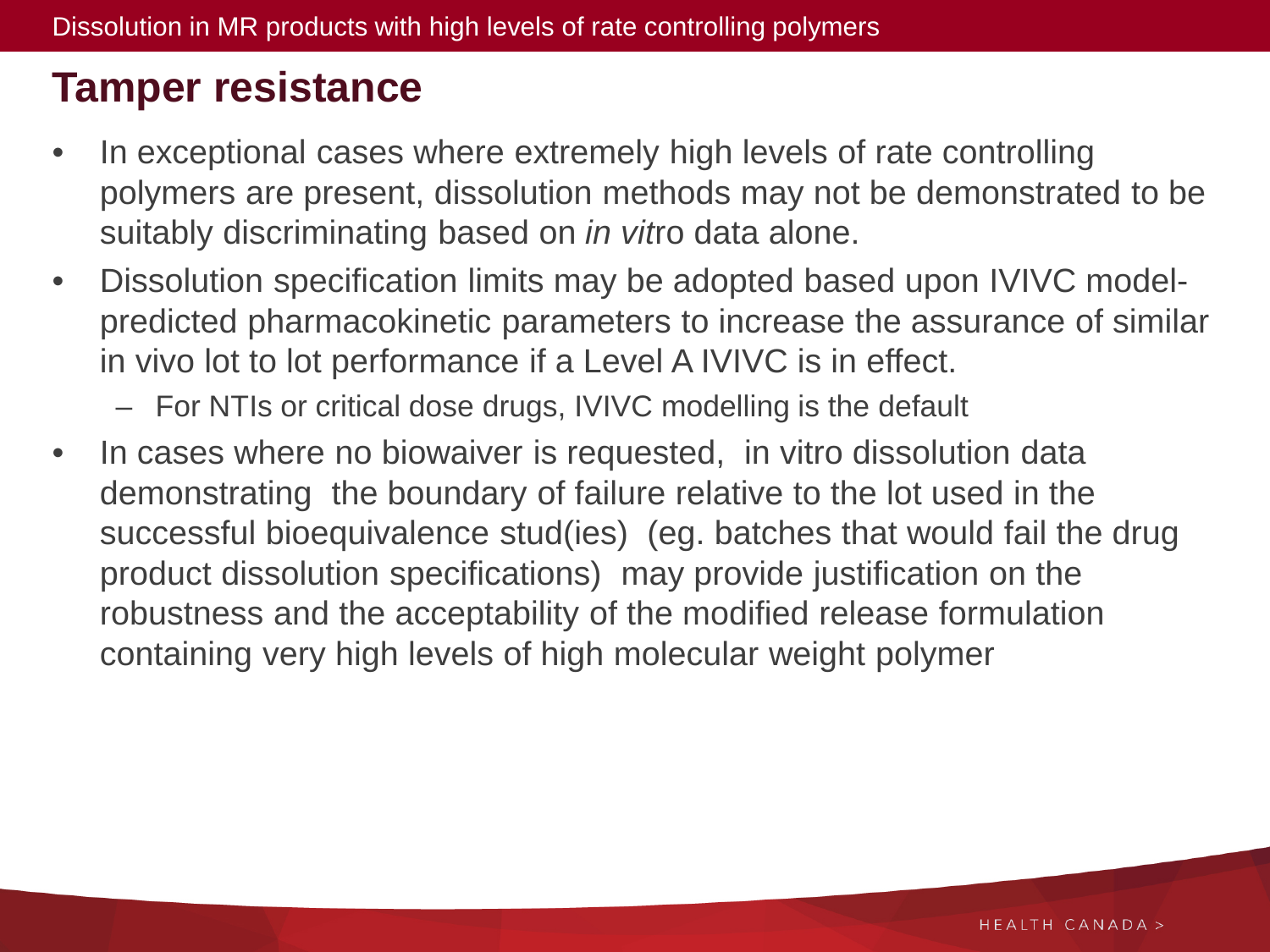#### **Modified release systems - dissolution**

- Quality Control in vitro dissolution test and limits are established in order to ensure manufacture deviations are suitably identified on commercial manufacture
- However, in extended release products with very high levels of one or more rate controlling polymers, if the polymer concentration to effect extended release greatly exceeds a threshold, the rate control may approach a plateau.
- In lieu, tablet dissolution data where the amounts of the main critical rate controlling polymer within the core is varied below target while delivering API at target may be provided for consideration
	- maintaining target levels of auxiliary rate controlling polymers
	- the drug loading level, the other polymer levels and the lubricant levels as well as the size and shape of the tablets should be invariant to ameliorate interpolation of the data
	- Corollary data on the robustness of the proposed formulation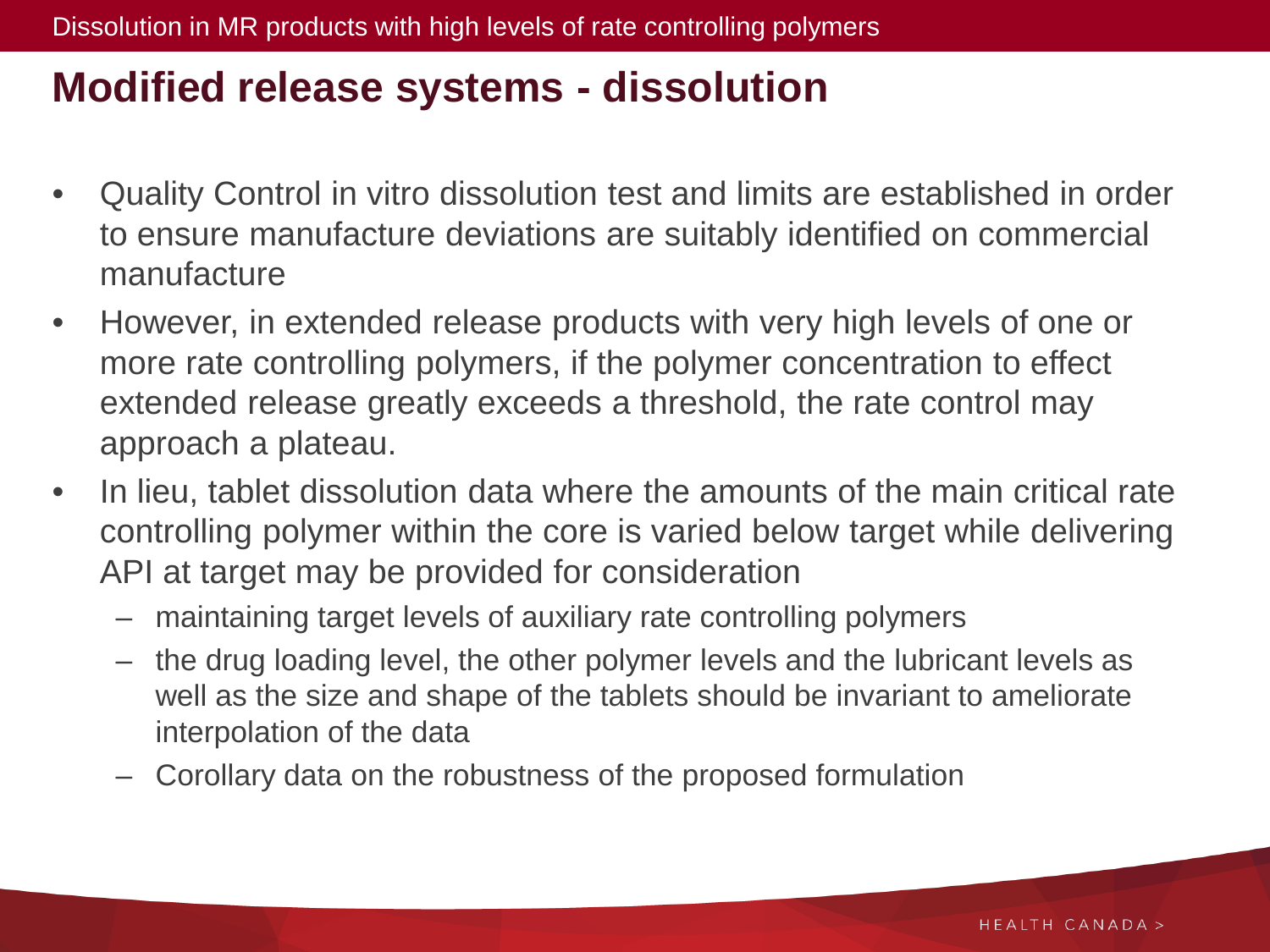## **Modified release systems - dissolution**

|                                   | $%$ w/w<br><b>Biolot 50mg</b> | $\downarrow$ 35%,<br>%w/w 50 mg | $\downarrow$ 30%,<br>%w/w 50 mg | %w/w<br><b>Biolot 100</b><br>mg | $\downarrow$ 35%,<br><b>%w/w 100</b><br>mg | $\downarrow$ 30%,<br>%w/w 100<br>mg |
|-----------------------------------|-------------------------------|---------------------------------|---------------------------------|---------------------------------|--------------------------------------------|-------------------------------------|
| <b>API</b>                        | 20                            | 20                              | 20                              | 40                              | 40                                         | 40                                  |
| <b>Rate Controlling Polymer A</b> | 40                            | 35                              | 30                              | 50                              | 35                                         | 30                                  |
| <b>Diluent</b>                    | 299                           | 304                             | 309                             | 269                             | 284                                        | 289                                 |
| <b>Rate Controlling Polymer B</b> | $\mathbf 1$                   | $\mathbf{1}$                    | $\mathbf 1$                     | 1                               | $\mathbf{1}$                               | 1                                   |
| Core tablet (mg)                  | 360                           | 360                             | 360                             | 360                             | 360                                        | 360                                 |

- Demonstrate robustness of the formulation
- A single common dissolution drug product specification should be declared as benchmarked to pivotal in vivo study lot(s)
- Dissolution specifications acceptability criteria should not exceed +/-10% of the target limit per Quality Chemistry and Manufacturing Guidance: NDSs and ANDSs (2017) - MR products minimum of 3 timepoints including a mid-point where approximately 50% of drug release occurs, dissolution should continue until at least 90% of the drug is dissolved or an asymptote is reached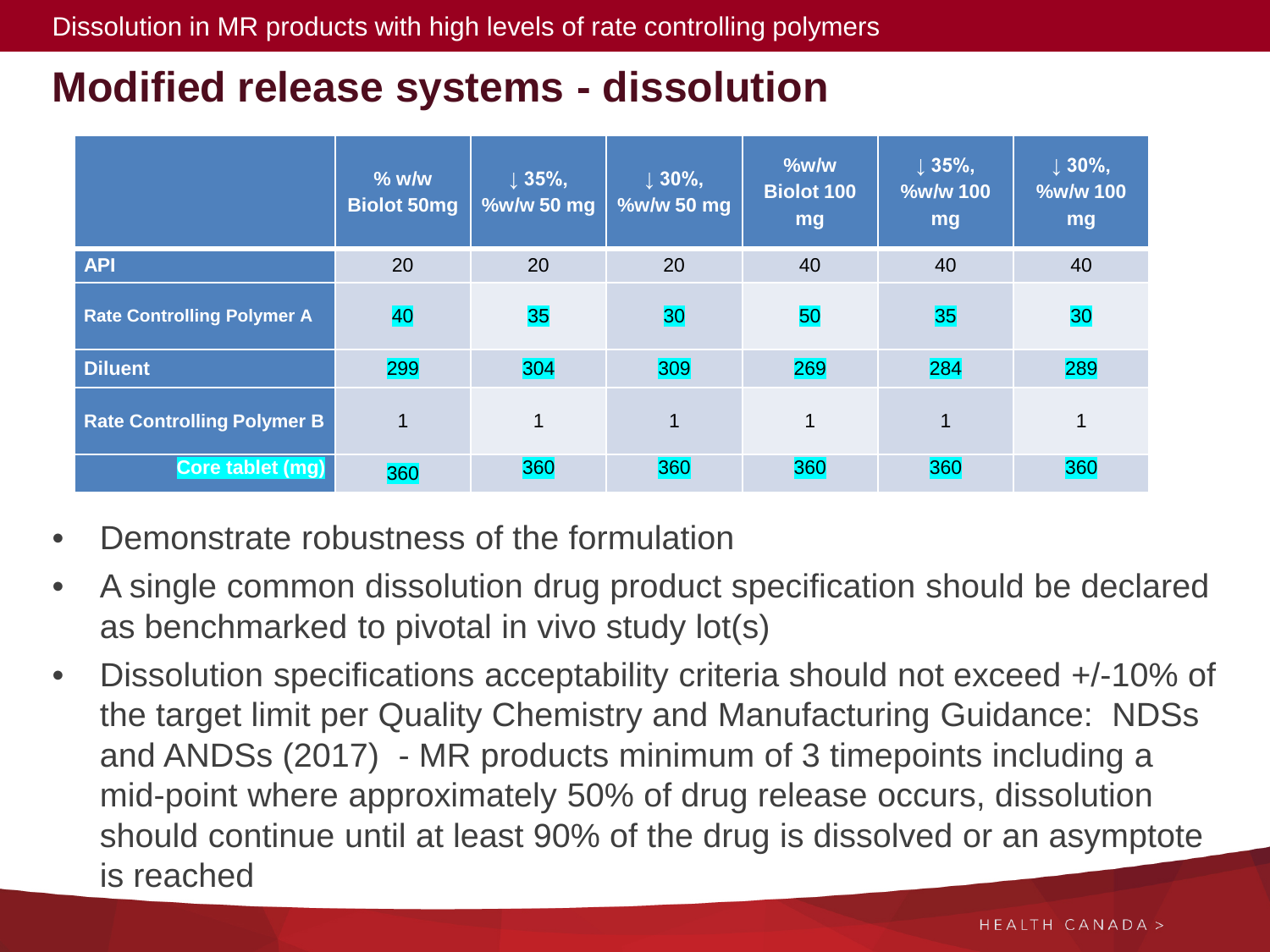- Considerations for a biowaiver include:
	- Pharmacokinetics (fasting and fed studies are required for modified release products) with guidance documents updated and in effect 2018
	- Comparable dosage form for the purposes of establishing pharmaceutical equivalence
	- Manufacturing process and controls
	- Proportionality of formulations
- Pharmaceutical development should link *in vitro* dissolution through *in vivo* drug release to *in vivo* product performance
- Under certain conditions, the results of a comparative bioavailability or clinical study can be extrapolated to all strengths in a product series, for biowaivers based on proportionality
- The requirements are described in the Policy: Bioequivalence of Proportional Formulations – Solid Oral Dosage Forms (1996).
	- The criteria include both proportionality of formulations as well as comparative dissolution profiles.
	- Additional recommendations: Scientific Advisory Committee on Pharmaceutical Sciences and Clinical Pharmacology, 2013.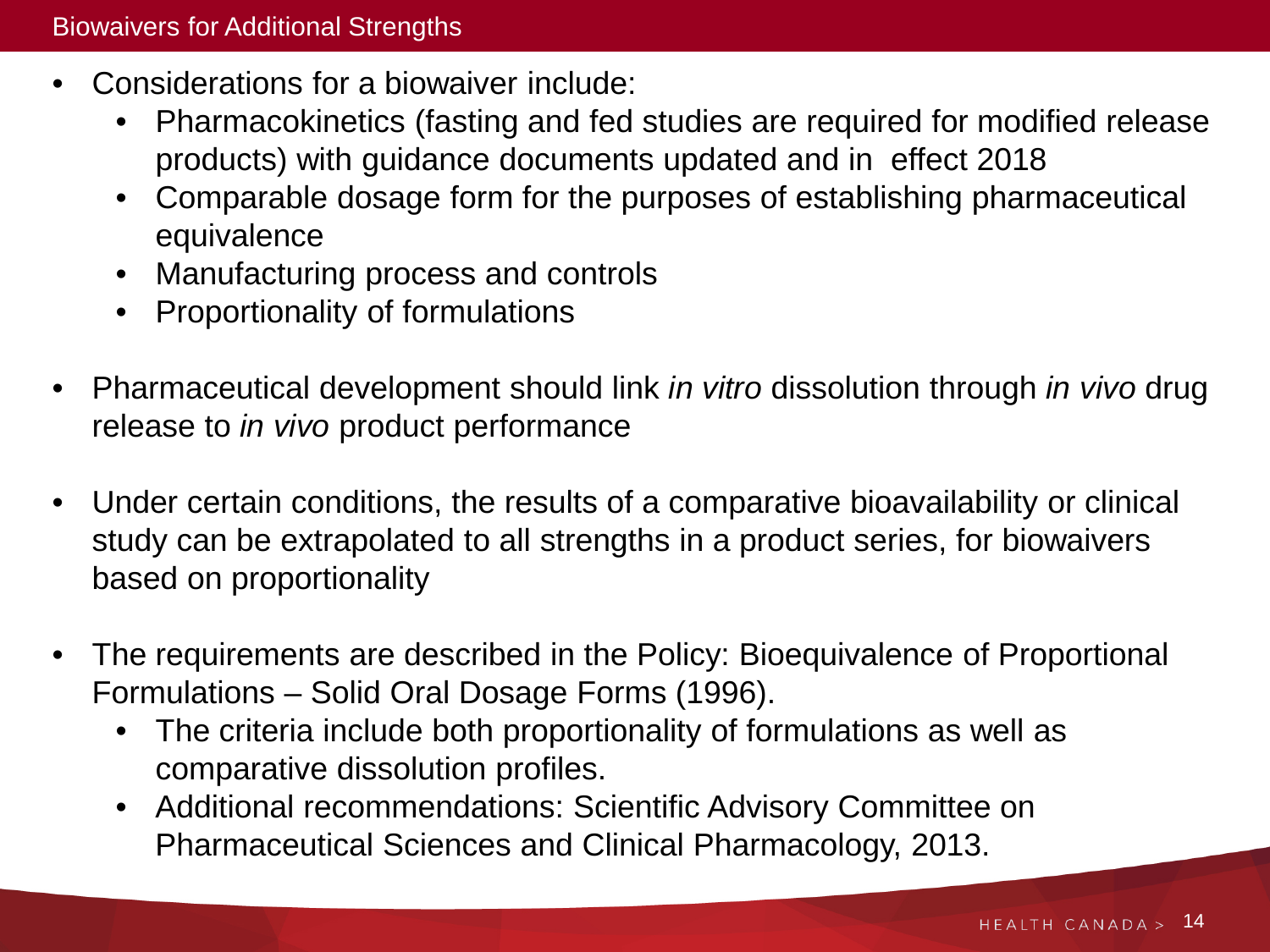| <b>Excipient type</b><br>core weight               | % Difference in    |                                                                                           |  |
|----------------------------------------------------|--------------------|-------------------------------------------------------------------------------------------|--|
| Filler<br><b>Disintegrant</b><br><b>Starch</b>     | $\pm 5.0$<br>±3.0  | % Difference is<br>assessed relative<br>to the biobatch                                   |  |
| Other<br><b>Binder</b>                             | ±1.0<br>$\pm 0.5$  | Multi-functional<br>excipients: most<br>conservative limits                               |  |
| Lubricant<br>Ca or Mg stearate<br>Other<br>Glidant | $\pm$ 0.25<br>±1.0 | Excipients which affect<br>dissolution and drug<br>release may not be<br>considered as an |  |
| Talc<br>Other                                      | ±1.0<br>$\pm 0.1$  | inactive filler                                                                           |  |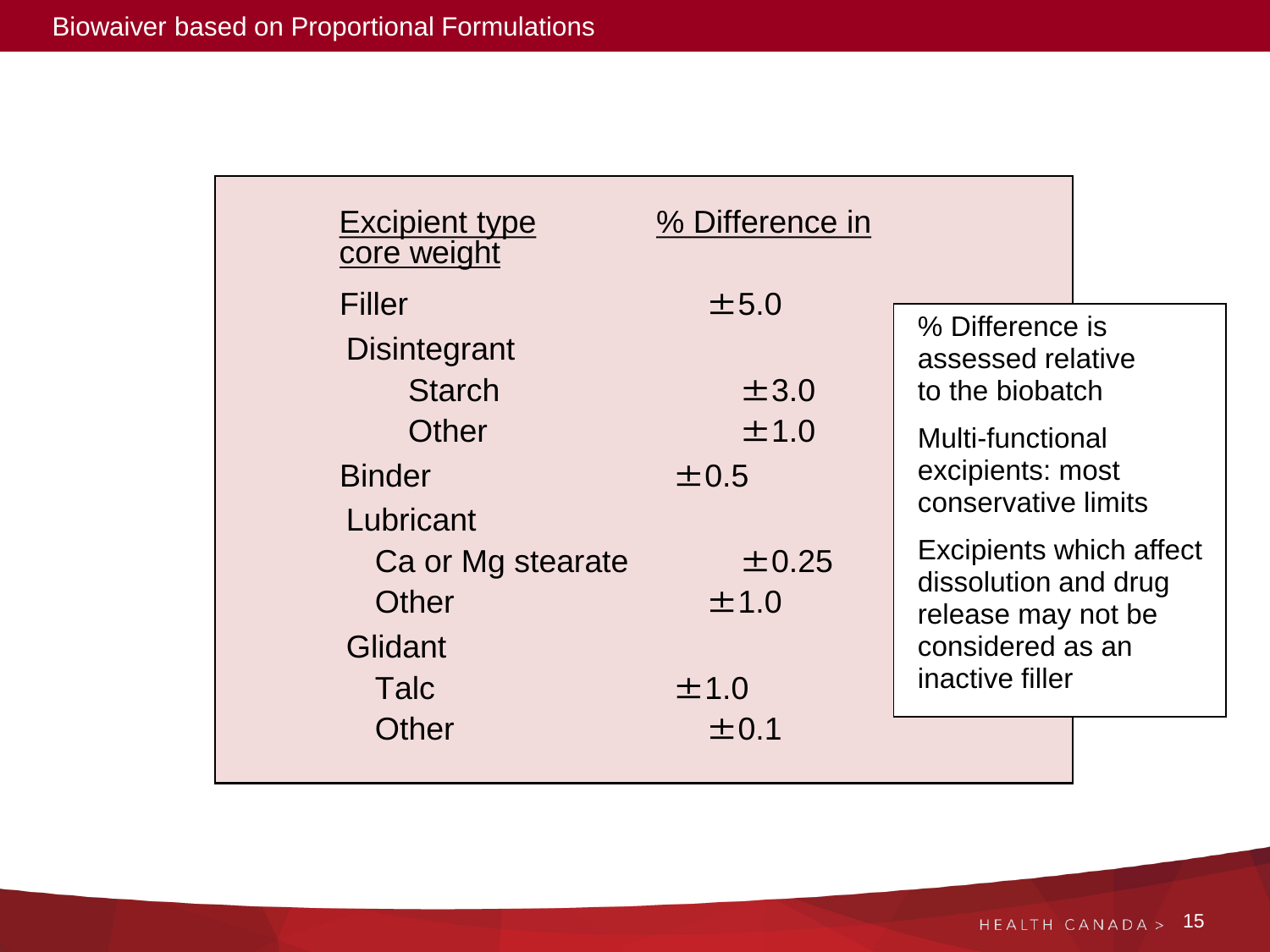- Incremental changes: proportions of ingredients increase or decrease successively from the lowest to the highest strengths.
	- Bracketing approach for incremental changes that exceed limits specified in the Proportional Formulations table (section 1.1.2 may apply on a case by case basis)
	- *In vivo* equivalence studies on the lowest and highest strengths.
- Modified-release products: no changes in the proportions of release controlling excipients are permitted.
	- Non-proportional strengths to modified-release dosage forms containing "complicated" drugs will require at least one biostudy on each strength
	- Delayed-release products with enteric coating: proportions of coating components may be based on the tablet surface area ratio (coating thickness expressed as mg per mm squared)
	- For functional coats, changes in proportion relative to core tablet (surface area to volume ratio) may influence the rate of drug release (coating thickness and architecture)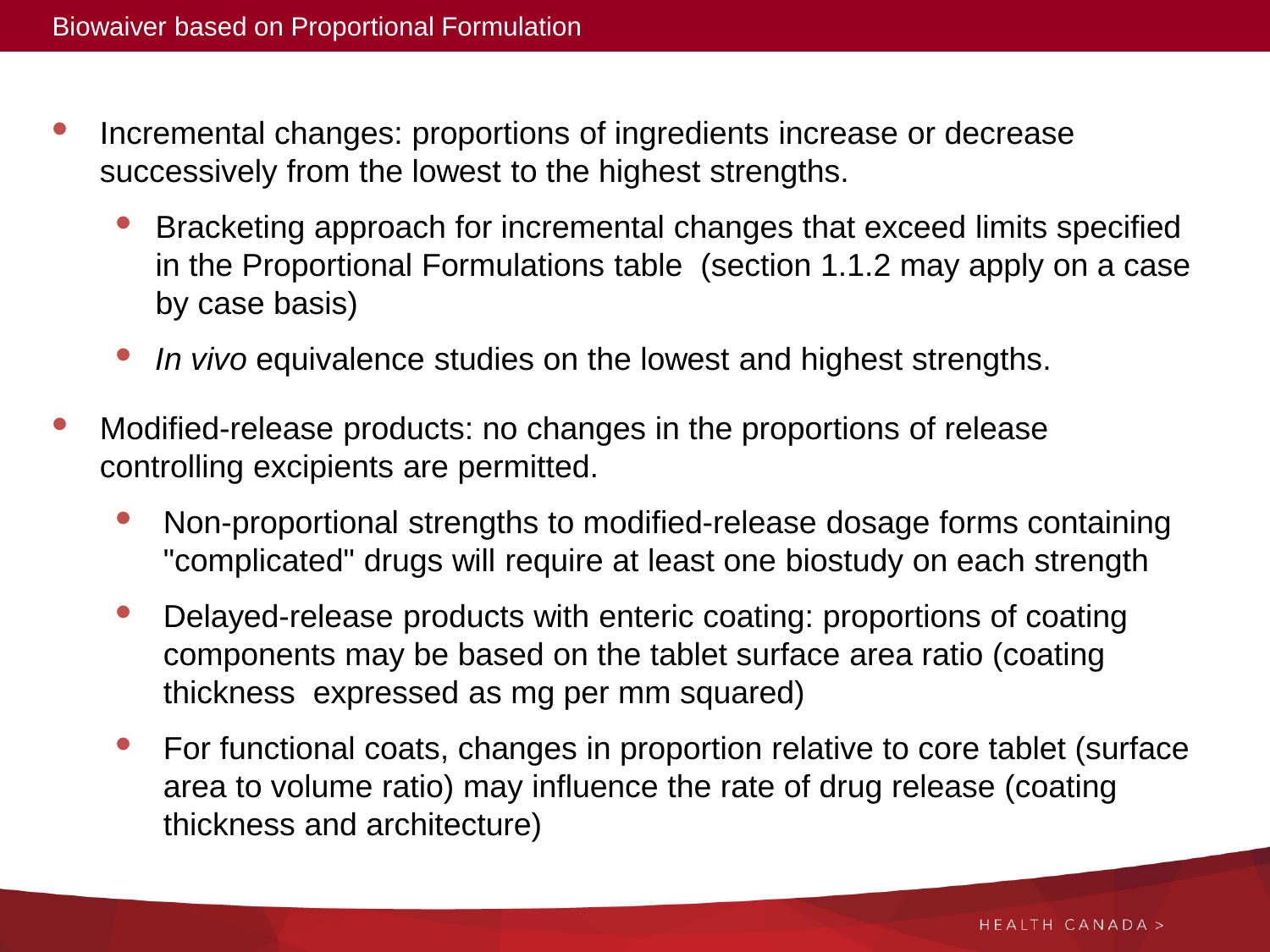# **Biowaivers for Solid Orals**

- The comparative dissolution profiles in three media should be conducted against the lot used the in the bioequivalence study
- Proportionality of multiple strengths excipient variability compared to the biolot exceeds the allowable criteria as per the policy "Bioequivalence of Proportional Formulations"
- If a common blend is used to manufacture the drug product, the comparative dissolution profiles (in the three media) are required for all strengths which are manufactured from a second lot of granulation (i.e. a different lot than the one used to manufacture the biolot)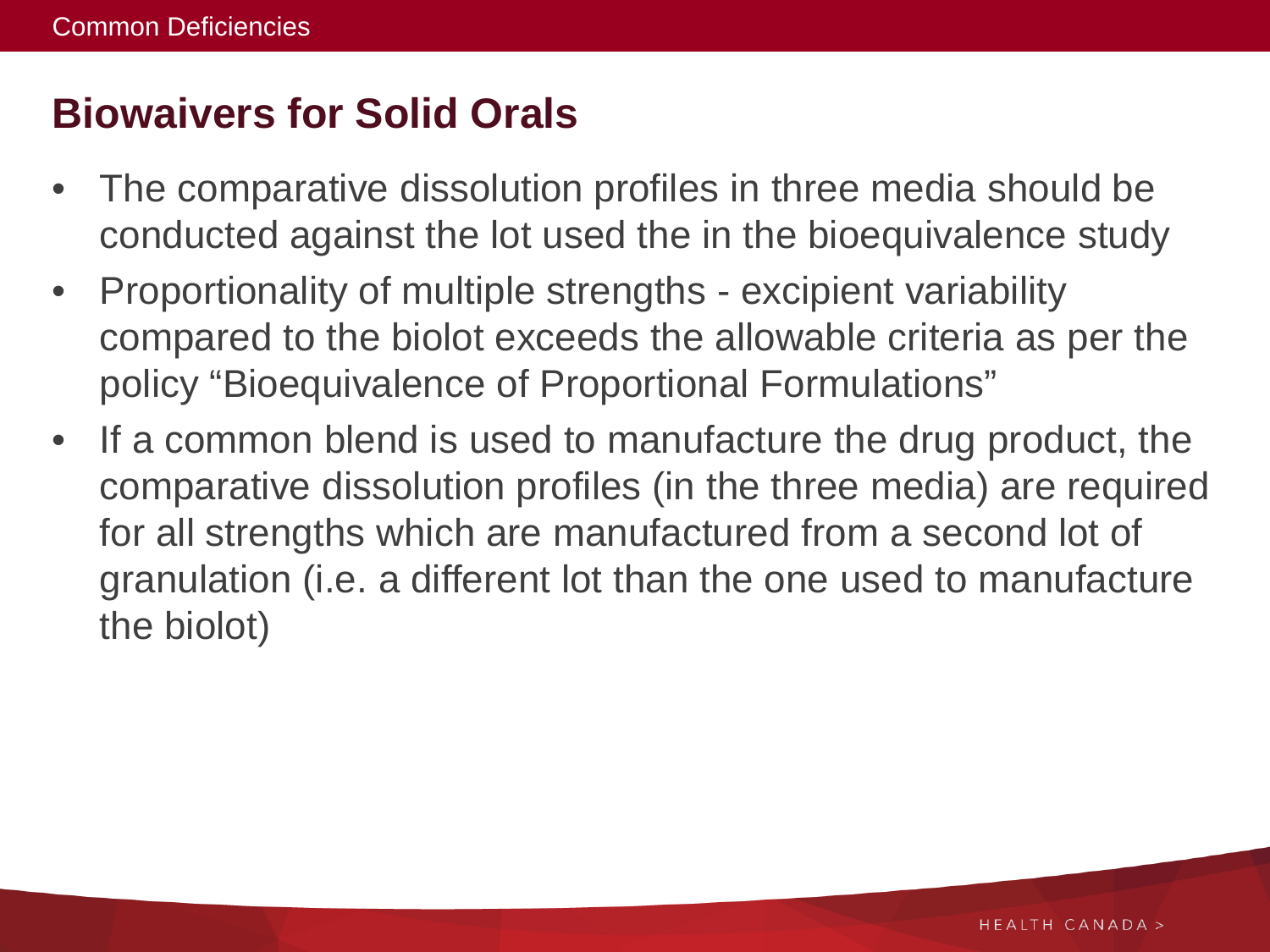# **Dissolution**

- Dissolution methods (discriminatory)
	- Acceptance criteria should be tied to the bioequivalence study
	- The method should be shown to be appropriate for the product
		- I.e. discriminatory shown to be able to detect modest changes in formulation and manufacturing processes such as levels of disintegrant, binder, mixing time after addition of lubricant per recommendations from the SAC-PSCP (2013)
		- Use of a compendial method without showing that it is appropriate for a product is a common reason for sending a deficiency comment
		- Emphasize possible differences between the product strengths e.g. pH of the medium close to the transition pH of the critical rate controlling polymer if pH dependent

"*A dissolution method for a drug product should be formulation specific and should have discriminatory ability to exclude the batches which did not or potentially would not meet bioequivalence criteria, particularly for extended release formulations. The dissolution method is considered to be discriminatory when modest changes in the formulation (composition) and modest changes in the process should be differentiated by the dissolution test method. The information provided to date on the discriminatory ability of the proposed method is considered to be inadequate*"

- Analysis of dissolution results
	- Calculation of f2 similarity factors are not considered suitable when there is incomplete release or high RSD results for dissolution studies
	- Use of alternative statistical methods may be considered within review with appropriate due diligence in dissolution methods evaluation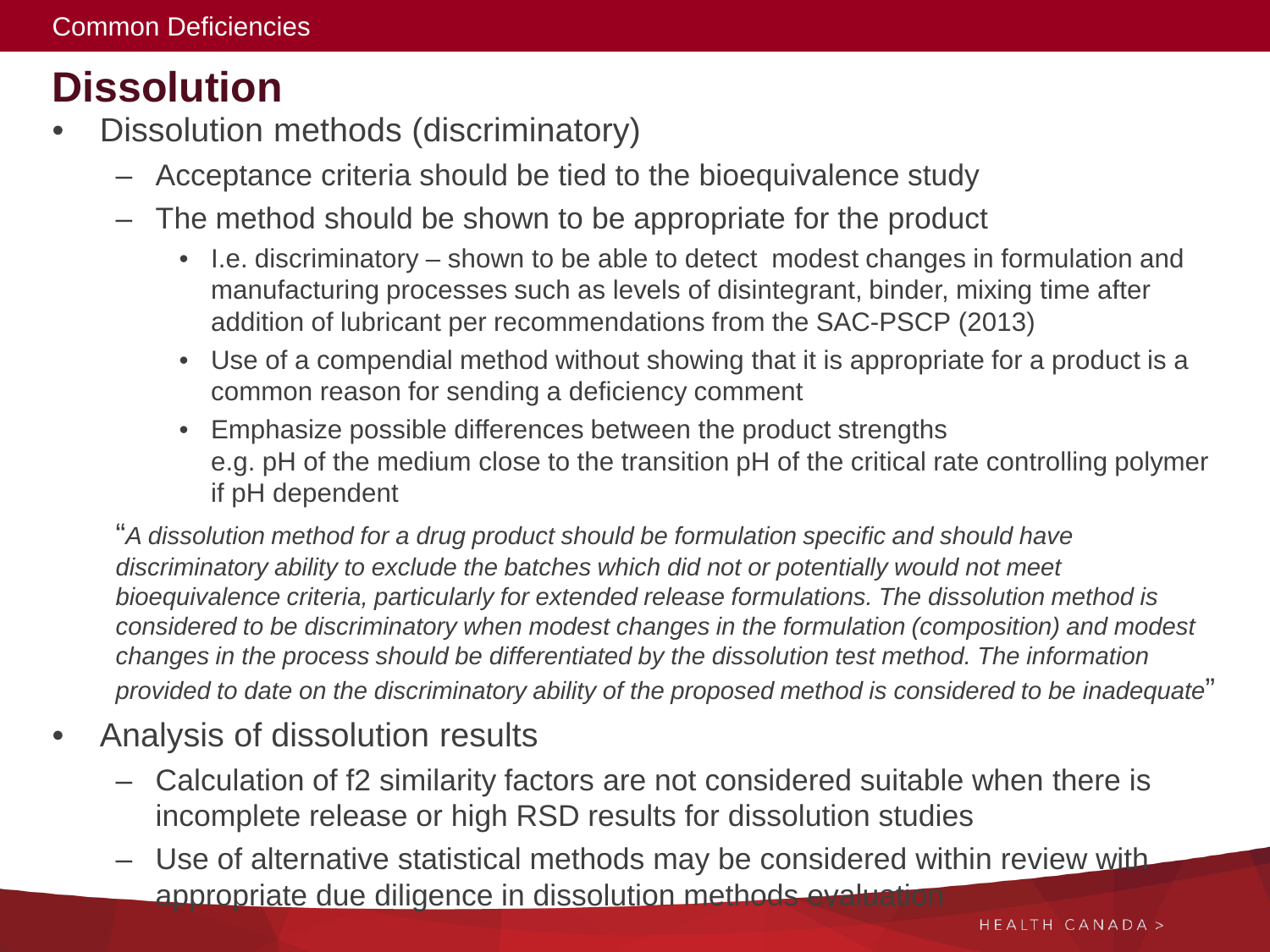• , Matrix modified release core combined with immediate release

|                             | mg   | $\frac{9}{6}$ | mg  | $\frac{1}{2}$ | mg  | $\frac{0}{0}$ |
|-----------------------------|------|---------------|-----|---------------|-----|---------------|
| API X (ER)                  | 500  | 46.3          | 500 | 51.3          | 250 | 29.4          |
| <b>Excipients</b>           | 50   | 4.6           | 50  | 5.1           | 50  | 5.9           |
| Rate controlling<br>polymer | 320  | 29.6          | 320 | 32.8          | 325 | 38.2          |
| APIY (IR)                   | 100  | 9.3           | 50  | 5.1           | 50  | 5.9           |
| <b>Excipients</b>           | 30   | 2.8           | 15  | 1.5           | 15  | 1.8           |
| Polymer (binder)            | 80   | 7.4           | 40  | 4.1           | 40  | 4.7           |
| <b>Total Core</b>           | 1080 | 100           | 975 | 100           | 850 | 100           |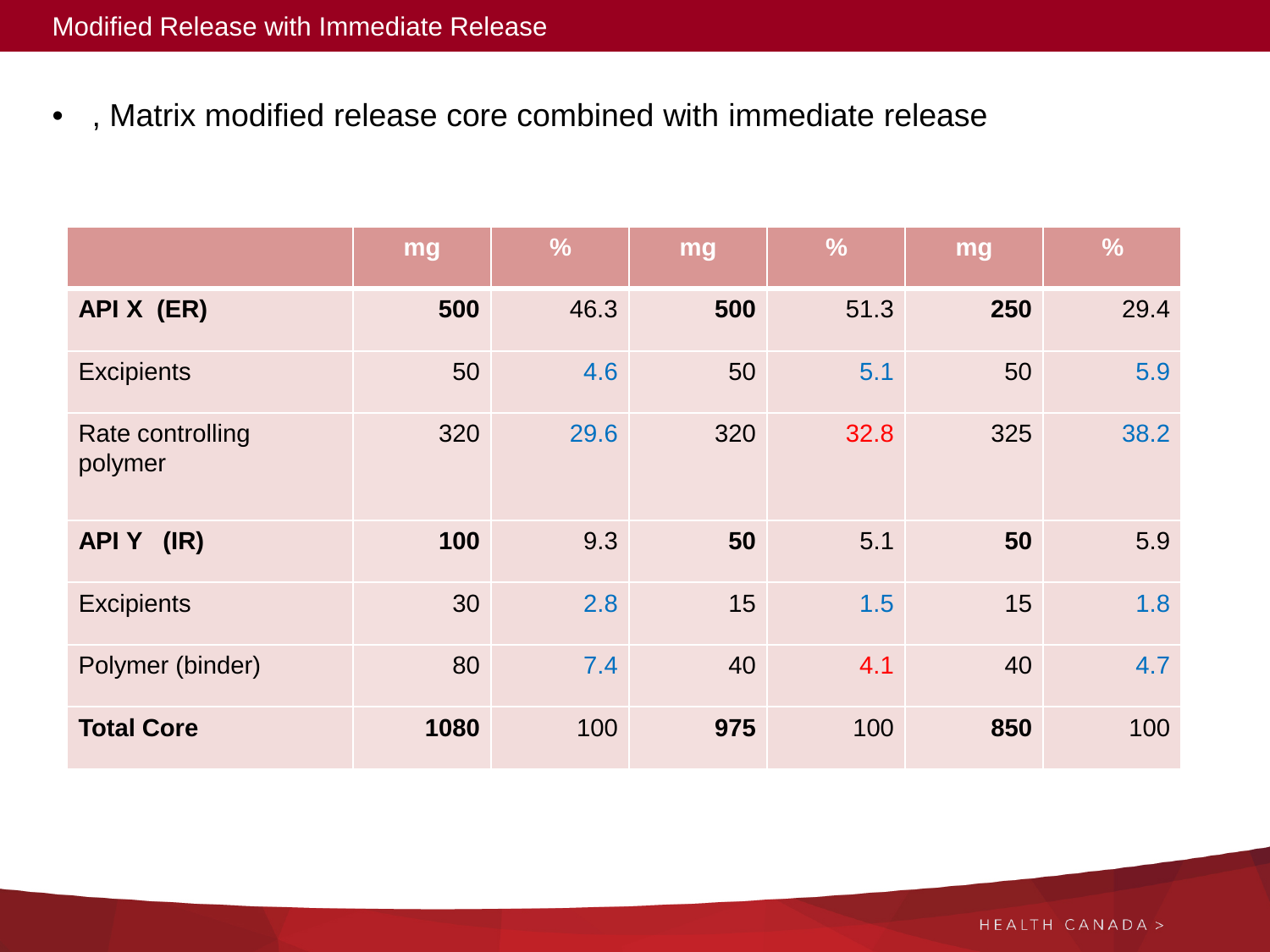- Delayed release systems are modified release systems, therefore manufacture variability in the core affects the critical surface area and therefore thickness of the critical delayed release coat
	- Confirm minimum and range where weight per area (mg per mm squared)



- If there are differences between the lots used in clinical safety and efficacy or the lots used in bioequivalence studies and the proposed commercial drug product manufacture, supporting data should be provided to ensure compliance with  $C.08.002.(2)$  (m)
	- Setting specifications for drug release testing (eg. dissolution limits) which are reflective of the pivotal lot(s)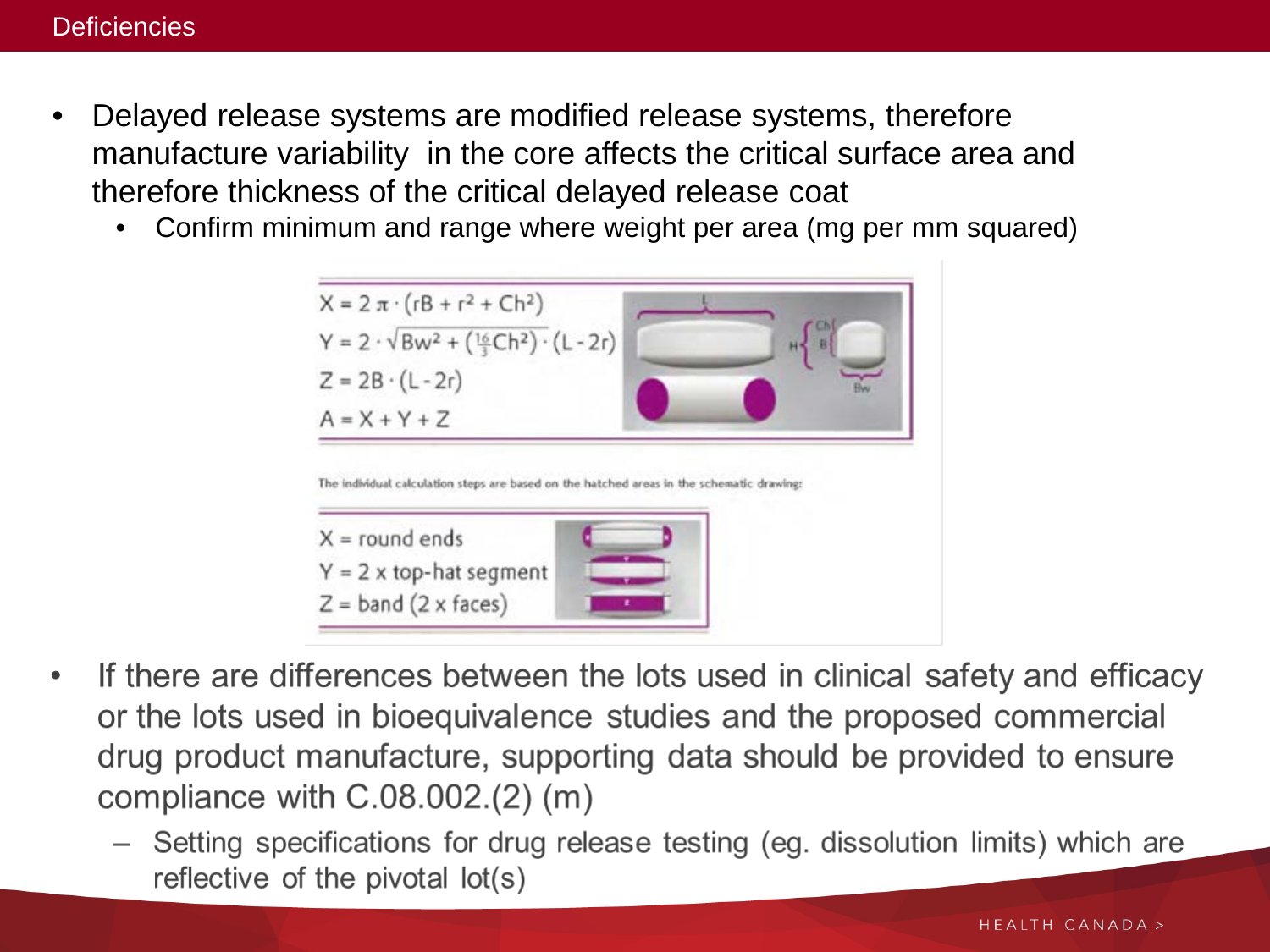# **Modified Release Drug Product**

- Dissolution testing is not typically a predicator of mechanical failure *in vivo*.
	- hardness in modified release matrix tablets will result in lower cohesive strength and increased risks of mechanical failure of these hydrogel matrices in vivo. Notably, dissolution testing is not a predictor of mechanical failure in vivo; this in vitro test may not be considered as a surrogate to address the risks of mechanical failure
- Swelling tests which measures the extent of hydration does not address the strength of the swollen hydrogel and potential for shear failure (unintended sectional erosion rather than controlled intended surface erosion). Testing in uniaxial compression is not worse case and does not address shear failure.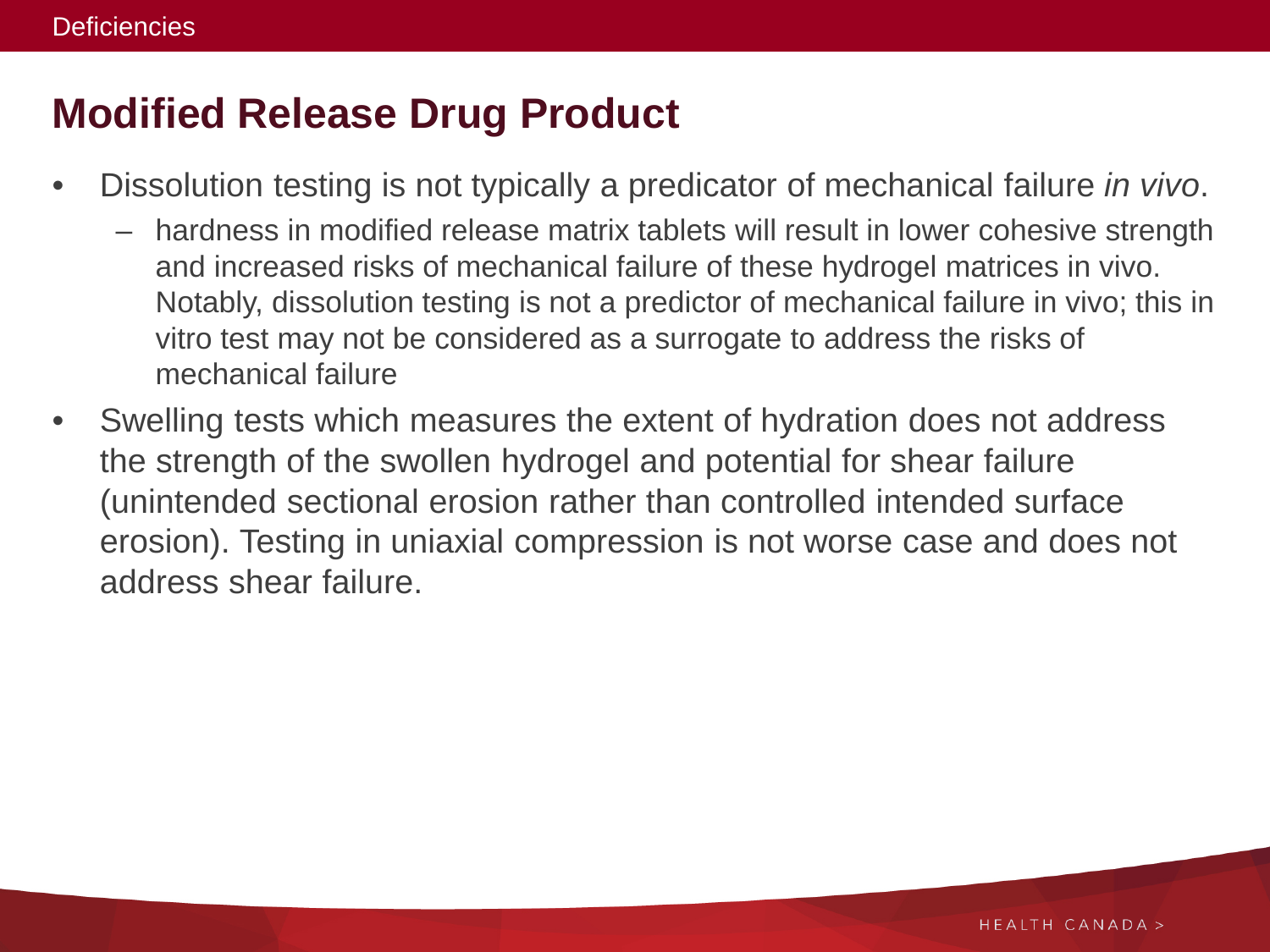# **Drug Product**

- If there are differences between the lots used in clinical safety and efficacy or the lots used in bioequivalence studies and the proposed commercial drug product manufacture, supporting data should be provided to ensure compliance with C.08.002.(2) (m)
	- Setting specifications for drug release testing (eg. dissolution limits) which are reflective of the pivotal lot(s)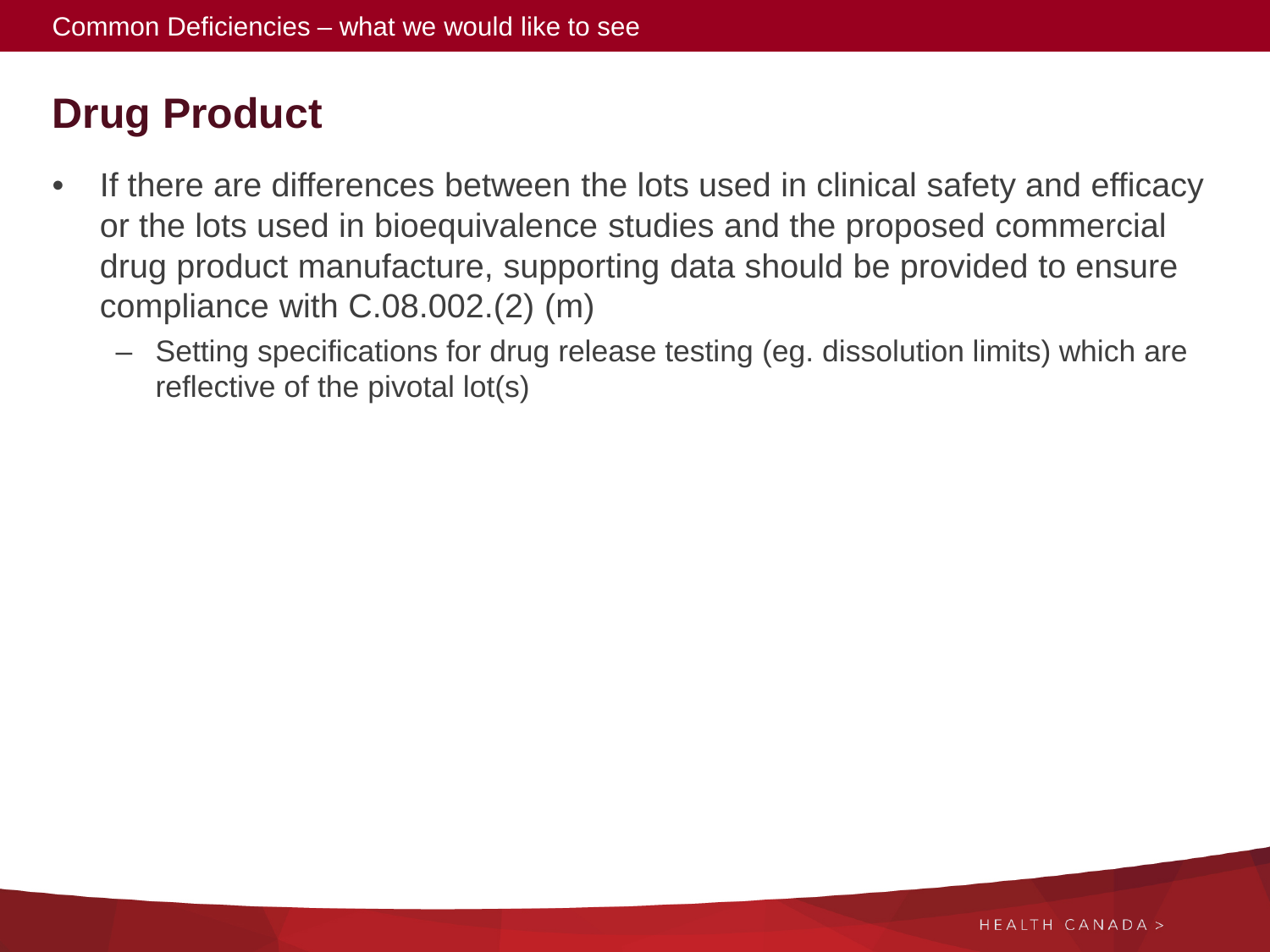# **Process validation**

- BPS ensures protocols to be used for process validation are appropriate and can be used for subsequent changes after marketing authorization
	- Completed process validation reports are not provided to Health Canada
	- No pre-approval inspection
- Blend uniformity vs Content uniformity
	- Low dose drugs need more content uniformity testing than the USP <905> test
	- Sampling plans and statistical analysis of results should be planned carefully
	- Routine testing of content uniformity is probably necessary for direct blends
- The protocol should confirm extremes of critical process parameters
	- Testing should be more rigorous during process validation
		- Hardness during compression high and low press speeds, dwell times
	- Plan testing to get as much information as possible about what is important (i.e. QbD or "QbD light")